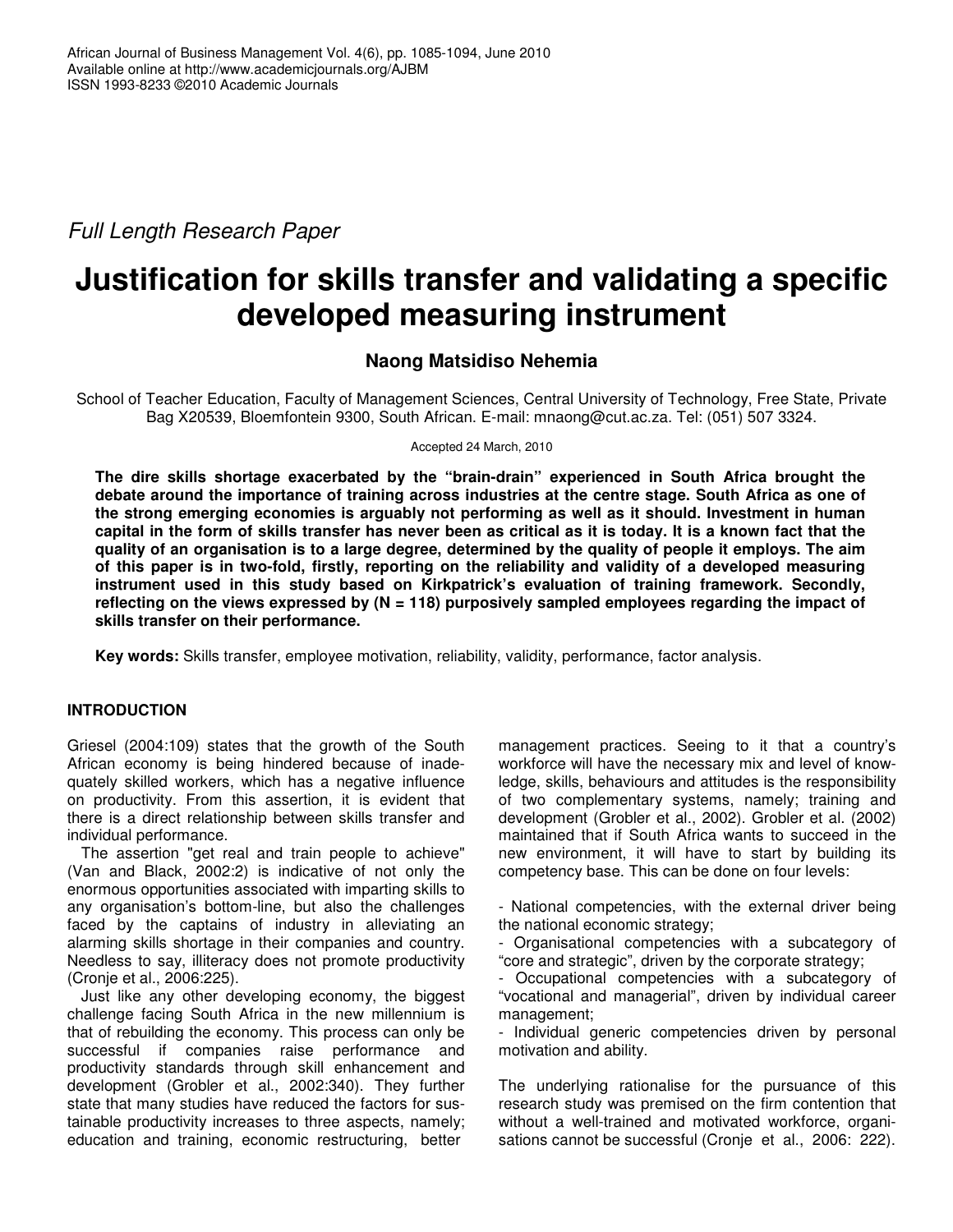Business organisations can see an increased performance from their workforce when people are put through an effective training programme. The findings of this study are mainly two-fold, firstly, reports on the validity and reliability processes of a developed measuring instrument, with secondly, reflect on the impact of training on employee performance.

Data obtained in research should be displayed in such a way that a convincing argument could be made to support the conclusions reached in the study (Monette et al., 2005:439). Similarly, Holloway (2005:273) maintains that the results and discussion of the results should be presented as an integrated whole. Such integration allowed the researcher to place the findings in the context of early and current literature that either confirmed or challenged the findings of the research.

Data set used for the construction of the reliable and valid measuring instrument is informed by the original work of Kirkpatrick's (1976) "framework for the evaluation of training programme", which consisted of four dimensions namely; (i) reaction, (ii) behaviour, (iii) learning, and (iv) results. The factor structure of all the effectiveness of training questionnaire items was conducted. It is significant to note that the variables falling into the four dimensions as originally identified by Kirkpatrick (1976) constitute a good scale.

Because the results in most cases closely resemble the preconceived constructs, although there are a few that do not fall into components as the one would have initially anticipated. The reliability results are also satisfactory as the overall scale construct as well as all individual dimensions all have Cronbach Alpha Coefficient values greater than 0.6.

The results also revealed a steeper positive slope with performance for individual employees who received training than for those employees who did not. Proof of the existence of the significant relationships between the constructs of motivation and job satisfaction and effectiveness of training, the consequence of increased individual performance.

# **THE VALUE AND SIGNIFICANCE OF SKILLS TRANSFER**

Nearly all employees receive some form of training during their careers. This is confirmed by the remark that organisations are spending billions of rands every year to train their employees and they must be expecting something in return (Fuller and Farrington, 1999:1). Indeed, individuals rely on training to improve their current skills and to learn new skills (Mathieu et al., 2001:828), with the hope of improving their output. Training represents an expensive investment organisations make in their human resources and, therefore, it is important that organisations evaluate the effectiveness of their training efforts (London et al., 2009; Cascio, 2010).

Similarly, Schoof (2006) argues that "leaders must

supply people with skills training, education and improvement methods needed to make decisions and solve problems - in real time." Supported by Erasmus et al. (2007:4) is the idea that employees are trained in enterprises because it benefits both the individual and the enterprise. The individual benefits from training in the following important ways; the individual is empowered to make better decisions and solve problems more effectively, motive-tional variables of recognition, achievement, growth and responsibility are internalised and operationalised, staff are able to handle stress, tension and conflict more effectively, and job satisfaction is increased and knowledge, communication skills and attitudes are improved.

The enterprise on the other hand benefits from training in the following important ways; the job knowledge and skills of employees at all levels are improved, improved profitability and/or better service will follow, the morale of the workforce is improved, the corporate image is enhanced, relationships between superiors and subordinates are improved, it contributes to organisational development, it contributes to increased productivity and quality of work, it helps to keep costs down, it improves labour/management relations, it improves the organisational climate, employees are helped to adjust to change, and a positive climate for growth and communication is created.

Despite these positives, not all managers share the same perspective regarding investing in employee skills development. Fuller and Farrington (1999: 2) report that when the question "why do organisations send their employees to training?" was posed, a group of highly respected, well-known managers offered the following interesting insights:

"I send people to training because I want them to be able to perform better. I need them to increase their ability to do their jobs. We just need a better training department, because our training doesn't seem to be achieving results."

"Confidentially, I'd like to do away with training inside the organisation. I have yet to see a single training programme pay off. It's a huge expense that I would do away with if I thought that I could get away with it."

"Well, I guess we send folks to training because we don't know what else to do. If they're not performing, it's got to be because they don't have the skills. Right?"

"We have a long history in investing in our employees. I think it's really a symbol that we think people are important. It shows that we care."

"Don't get me started. Training is a big dark rat hole that we keep pumping money into. It's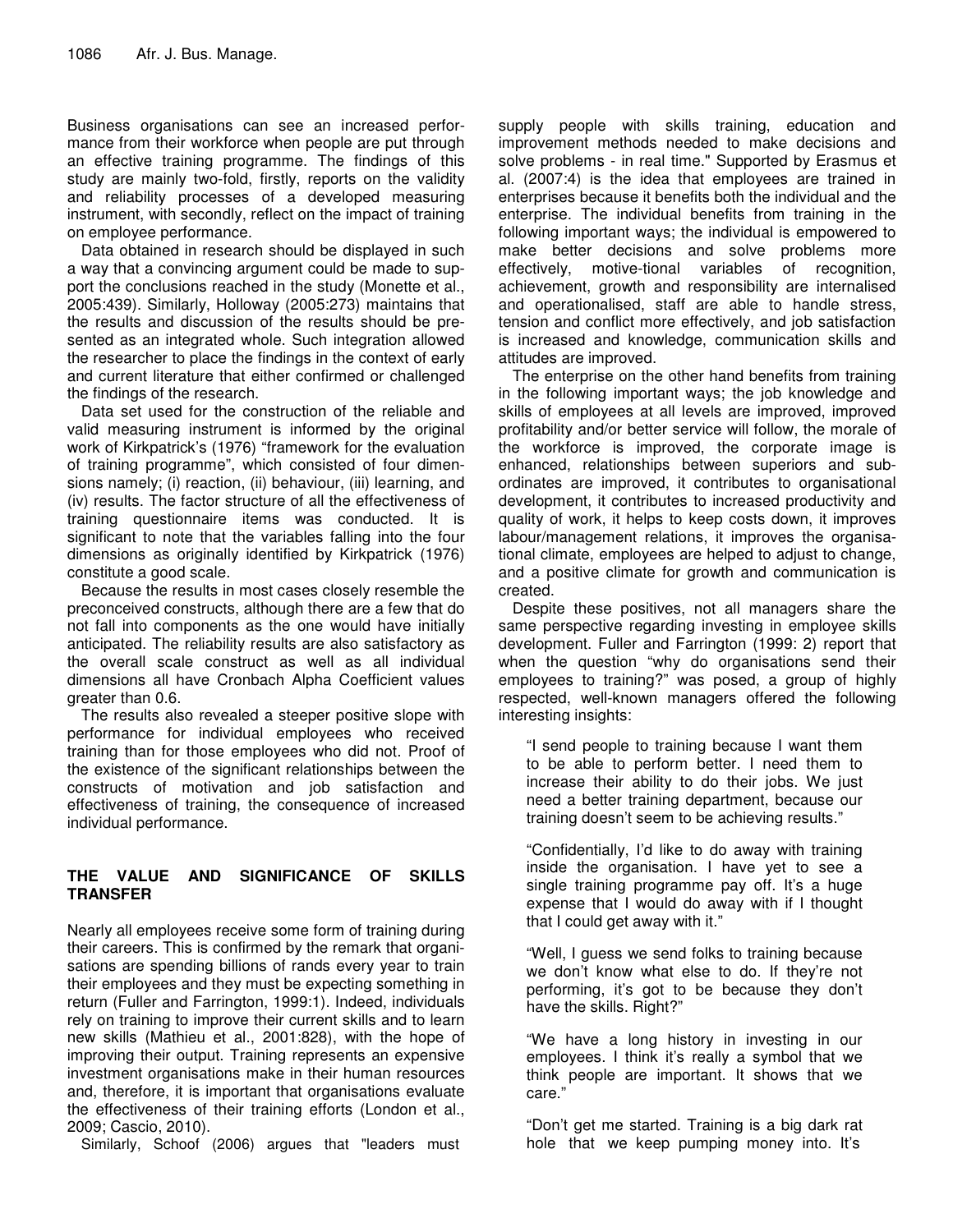become an entitlement programme that we can't possibly kill. If we have to cut expenses, it's the first place I go."

# **THEORETICAL FRAMEWORK AND THE AIM OF THE STUDY**

Several recent training effectiveness studies have been conducted within the general framework of the valenceinstrumentality-expectancy theory (Vroom, 1964). Hendricks (2008); Hellriegel et al. (2008:282) and Noe (1986) submitted that trainees will be more motivated to perform well in training if they perceive that (1) high effort will lead to high performance in training, (2) high performance in training will lead to high job performance, and (3) high job performance is instrumental in obtaining desired outcomes and avoiding undesirable outcomes. It also follows that trainees will be motivated to do well if they perceive that performance in training will help them obtain outcomes not directly tied to their current positions, such as career development opportunities (Mathieu et al., 2001: 829).

In the current study, we adopted an instrumentality approach that examined the impact of training in terms of trainees' perceptions that undergoing job-specific training would lead to better job performance and, consequently, to valued outcomes. This approach is particularly useful because it permits the integration of both individual (motivation) and situational variables (organisational climate) as they relate to trainees' perception of various valenceinstrumentality-expectancy components.

Previous research has found support for the influence of several individual variables on valence-instrumentalityexpectancy cognitions. For example, Lawler and Suttle (1973) obtained significant correlations between individual role perceptions and ability measures and various valence-instrumentality-expectancy components and composites. James et al. (1977) found support for the influence of several dimensions of psychological climate on instrumentality and valence ratings and, to a lesser degree, expectancy ratings. In a simulated organisational study, Jorgenson et al. (1973) found a significant correlation between manipulated effort-outcome probabilities and the subjects' instrumentality ratings. Pritchard et al. (1976) manipulated behaviour-reward contingencies in a series of field experiments.

Their findings illustrated significant effects for the manipulations on instrumentality and valence ratings, but not on expectancy ratings. In short, many investigations have obtained significant correlations between individual and situational variables and valence – instrumentality expectancy cognitions in a variety of settings.

To this end, the purpose in this study was to explore the impact of skills transfer on lower level employee performance of a telecommunications company in the two provinces of South Africa. It was hoped thus to enhance the performance of this company in increasing for

example, employee motivation and job satisfaction, as well as perceptions of organisational climate as a consequence of this training transfer.

# **METHODOLOGY**

#### **Research design, sampling and data collection**

The quantitative research design approach followed is both descriptive and exploratory in nature. The survey instrument in the form of a semi-structured questionnaire comprising of 24 closed-ended items, and one open-ended question was administered to  $(N = 118)$ lower level employees of a telecommunication company in the Free State ( $N = 78$ ) and Northern Cape ( $N = 40$ ) Provinces of South Africa, using purposive sampling technique to collect data. The questionnaire was divided into two sections: Section A: demographic information; Section B: factual items and attitudinal and perception items on the four dimensions as originally identified by Kirkpatrick's (1976) framework for training transfer. Most respondents (38.9%) were between 25 - 35 years of age, while (32.3%) were between 36 - 43 years of age, the smallest number (28.8%) was between 45 - 55 years of age of the group, 46.7% had one year but less than five years' service and 53.3% were female. Fiftyfour of the respondents were white, twenty nine coloureds and the rest where black Africans.

#### **Adapting the measuring instrument**

#### *The effectiveness of training questionnaire*

The Effectiveness of Training Questionnaire (ETQ) was a self-developed 24 item, ten-point Likert-type self-evaluation scale (the lowest anchor signifying definitely not  $= 1$  and the highest definitely  $= 10$ ) for the purpose of identifying the impact of training transfer on lower level workers of a telecommunications company. Items aimed to address essential criterions of skills' transfer contained in Kirkpatrick's (1976) widely accepted four-level approach/framework for training transfer. The approach includes (1) trainees' reactions to a training programme and its content, (2) learning, or trainees' acquisition of knowledge or skills, (3) behaviour, or changes in the extent to which trainees can execute desired training-related behaviours, and (4) results, or the extent to which trainees' job behaviours change, thereby resulting in increased organisational effectiveness. These dimensions were used as important measures to determine the impact training might have had on the performance of employees. Fifty items were initially developed in English and piloted with lower level employees of the same company located in the Thabo-Mofutsanyane district (that is Bethlehem, Harrismith areas) of the Free State Province. The results of the pilot study led to the selection, revision and translation of the final 24 items, the process chiefly attending to concerns about question overlap and reading comprehension difficulty, and some culturally sensitive issues. The scales used in this study had originally been developed in English, but were translated into Afrikaans and Sesotho. The final questionnaire consists of four dimensions, each with six sub-dimensions, giving a total of 24 questions, as indicated by Kirkpatrick's training model.

#### **Statistical analysis**

In a number of research studies, factor analysis is frequently used to assess whether instruments measure substantive constructs (Gill and Johnson, 2002); Cortina, 1993; Drasgrow and Miller, 1982). The empirical objective of this study was to determine whether independent factor can be identified and therefore, factor analysis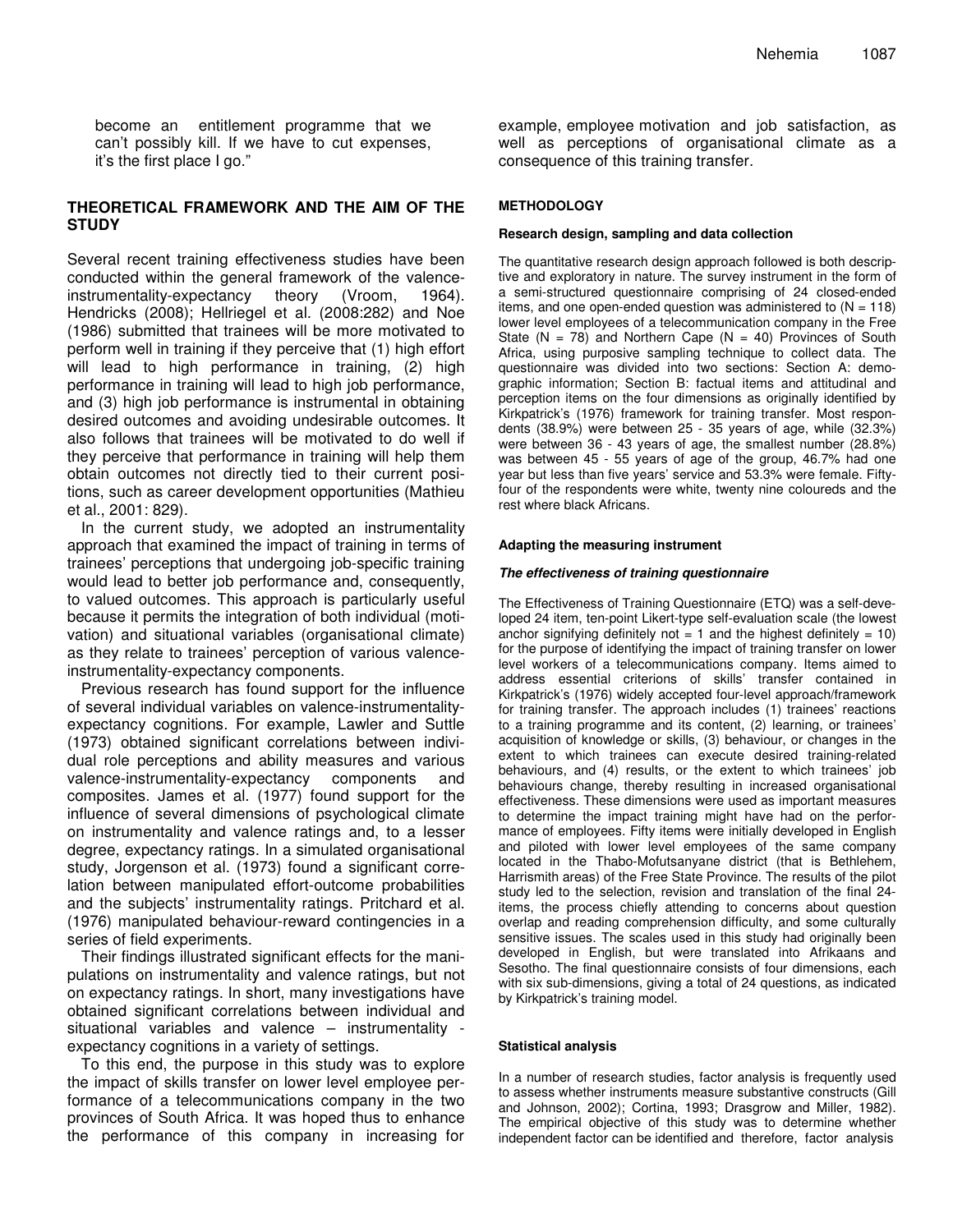**Table 1.** Cronbach Coefficient Alpha (Overall Scale)

| Cronbach's alpha | N of items |
|------------------|------------|
| 0.969            | 24         |

as a statistical technique was employed. Secondly, the reliability of each factor was determined by means of an item analysis (Cronbachs Alpha).

The correlation matrix of the size variables was analysed with principal components and principal factor analysis. Pohlmann (2004: 16) states that a PCA solution has common, unique, and error variance mixed into the components, whereas, by using a factor analysis solution, the researcher attempts to eliminate unique and error variance from factors. SMCs were used as prior communality estimates for the principal factor analysis. A clearly interpretable two-factor solution was indicated by the Kaiser-Guttman rule, a Screen Test, and a parallel analysis. In this study, five-factors were rotated to the varimax criterion, and a coefficient cutoff of |.5| and |.4| was used to interpret the rotated solution.

The principal component analysis (PCA) was done with the aim of identifying a minimal set of factors that accounted for a major portion of the total variance of the original items. The SPSS software program was used for this purpose. The latent root criterion of Hair et al. (2008), Rudestam and Newton (2001) and Hair et al. (1995) which specifies that all factors with eigenvalues of 1.00 or greater should be retained was used. Initial factor extraction was done according to PCA, and the intercorrelation matrix was rotated according to the varimax method.

# **RESULTS**

The number of participants in both provinces namely, Free State and Northern Cape was evenly balanced (99 and 91 respectively) and there was no significant difference between their mean scores on the Effectiveness of Training Scale, seeming to confirm some homogeneity across the age group in respect of their responses to the items on the questionnaire. The difference between the mean scores of the males and the females was significant (4.51 and 4.22 respectively). This result may have been influenced by the uneven sample distribution since the males constituted 61% of the sample, suggesting that more males may have been willing and/or able to stay after work to participate in the study, perhaps thereby contributing to some bias in the data.

An item correlation of more than 0.4 was assumed to measure what most items were presumed to measure. All 24 items obtained an item correlation of more than 0.4, with many above 0.5. This result, in combination with the coefficient alpha value of 0.969 (Table 1), seemed to establish the reliability of the Effectiveness of Training Questionnaire. However, the participants' strong tendency to select the highest point, presumably as the desirable score, was notable. Mampane and Bouwer (2006: 450) indicated that the tendency towards high selfevaluation scores was also observed in some other studies (Du Plessis et al., 2001).

Tables 1 and 2 shows the results of the factor analysis of the Effectiveness of Training Questionnaire for one factor. Most variables loaded fairly well on two factors, which were accepted as Results and Reaction, because the four identified criteria initially used to develop the items for the Effectiveness of Training were all characteristics of skills transfer. The small number of items per criterion might explain the failure of the items to load on more than one factor in the case of mainly Learning and Behaviour factors. The three variables (that is B8, 9, 11) for Behaviour and (that is L9-L11) for Learning though with high loadings (<0.5) remain unrelated to their respective central factors.

The analysis initially ran a test on the Kaiser Meyer-Olkin (KMO) Test Statistic as well as Bartlett's test of sphericity. The initial test is a measure of sample adequacy and basically checks if the correlation matrix is factorizable. This value should be above 0.6 in order for the analysis to continue. The later test checks that the correlation matrix is significantly different from an Identity matrix and should result in a p-value less than 0.05. The results of the two tests are outlined below.

It is evident from Table 3 that both the KMO finding of  $0.876 > 0.6$  and Bartletts p value, which equals  $0.000 <$ 0.05 (significance level), are clearly satisfactory a significant indication to proceed further with the measuring instrument. The eigen value analysis is shown in Table 4. An eigenvalue measures the amount of variance explained by a factor. Principal eigen values will always be a decreasing series of values that sum to the number of variables (Pohlmann, 2004:17). Without loss of generality, the variables are assumed to be standardised with the means of 0 and variances of 1.

Accordingly, the sum of the variances for those standardized measures is 24.0. An eigenvalue divided by the number of variables gives the proportion of variance in all the measures explained by a component. The first eigen value (14.251) in Table 4 divided by 24.0 indicates that 59.4% of variance in the 24 variables is explained by Component 1. The second component explains another 8.5% of variance. The third component explains another 6.4% of variance, fourth component explains 5.8% of variance, and fifth component explains 4.89% of variance. Cumulatively, the first five components account for 85.09% of the variance. Components 6 - 24 explain the remaining 14.91% of variance and, as there eigenvalues are less than one, they are not taken into account in the rotated component final solution.

## **Dimensionality: Number of components or factors to interpret**

Pohlmann (2004: 17) maintains that researchers may also use eigenvalues for determining the number of factors to interpret. The Kaiser-Guttman, eigenvaluegreater-than-one rule suggests a five-factor solution. Figure 1 shows a plot of the eigenvalues. A visual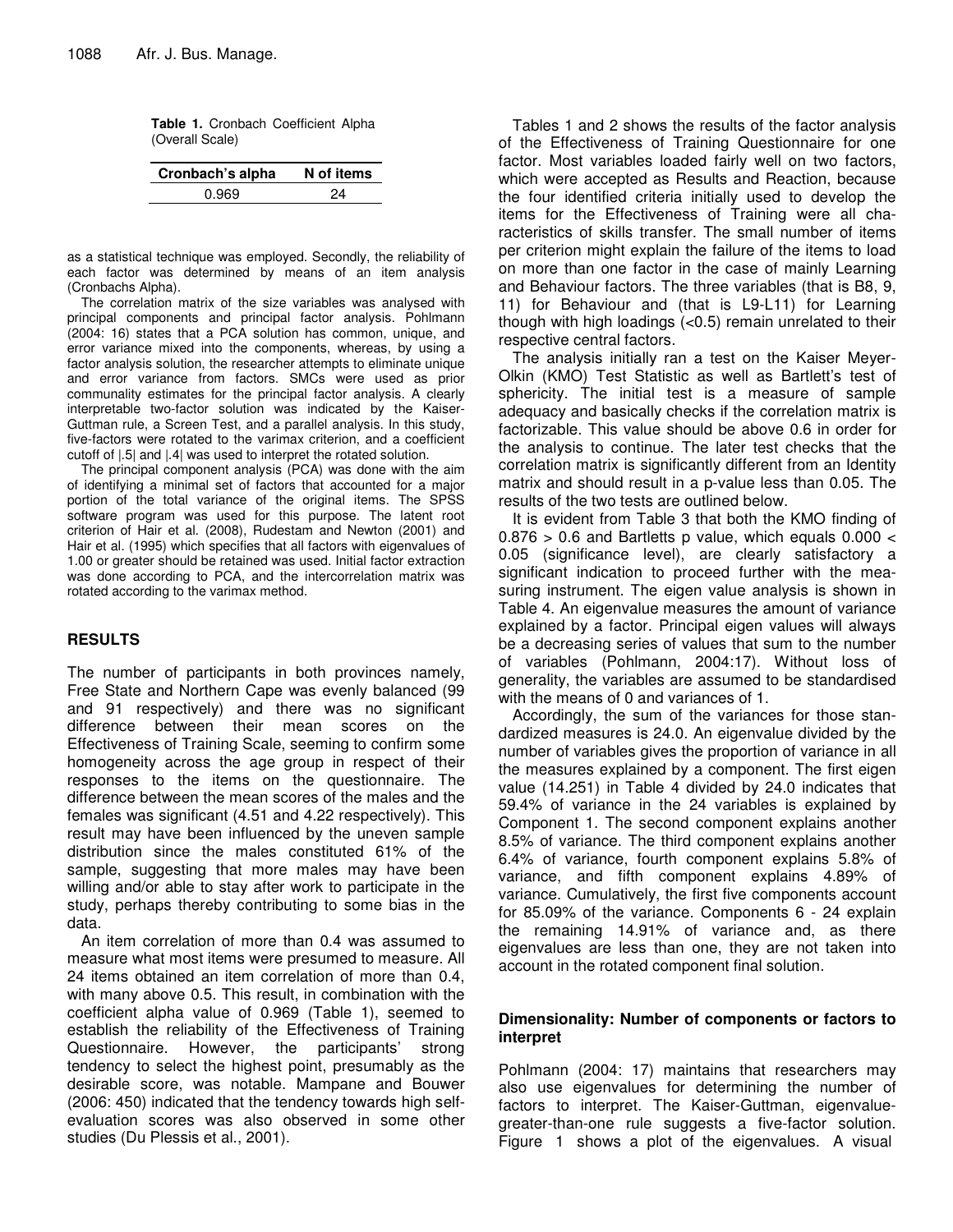|                 | Scale mean if<br>item deleted | Scale variance<br>if item deleted | <b>Corrected item-total</b><br>correlation | Cronbach's alpha if<br>item deleted |
|-----------------|-------------------------------|-----------------------------------|--------------------------------------------|-------------------------------------|
| Rn1             | 186.76                        | 1398.784                          | 0.777                                      | 0.967                               |
| Rn <sub>2</sub> | 186.35                        | 1424.153                          | 0.665                                      | 0.969                               |
| Rn3             | 186.43                        | 1425.570                          | 0.718                                      | 0.968                               |
| Rn4             | 186.08                        | 1454.714                          | 0.565                                      | 0.969                               |
| Rn <sub>5</sub> | 186.63                        | 1402.878                          | 0.757                                      | 0.968                               |
| Rn <sub>6</sub> | 186.18                        | 1413.268                          | 0.826                                      | 0.967                               |
| L7              | 186.45                        | 1425.373                          | 0.717                                      | 0.968                               |
| L8              | 186.45                        | 1424.413                          | 0.755                                      | 0.968                               |
| L <sub>9</sub>  | 186.18                        | 1434.548                          | 0.714                                      | 0.968                               |
| L10             | 186.06                        | 1447.456                          | 0.681                                      | 0.968                               |
| L11             | 185.88                        | 1421.866                          | 0.810                                      | 0.967                               |
| L12             | 186.22                        | 1422.173                          | 0.760                                      | 0.968                               |
| <b>B13</b>      | 186.65                        | 1427.873                          | 0.752                                      | 0.968                               |
| <b>B14</b>      | 186.12                        | 1441.946                          | 0.762                                      | 0.968                               |
| <b>B15</b>      | 186.20                        | 1440.401                          | 0.766                                      | 0.968                               |
| <b>B16</b>      | 186.18                        | 1424.228                          | 0.773                                      | 0.968                               |
| <b>B17</b>      | 186.14                        | 1429.121                          | 0.750                                      | 0.968                               |
| <b>B18</b>      | 186.18                        | 1417.748                          | 0.808                                      | 0.967                               |
| <b>Rs19</b>     | 186.53                        | 1416.214                          | 0.703                                      | 0.968                               |
| <b>Rs20</b>     | 186.67                        | 1403.107                          | 0.796                                      | 0.967                               |
| <b>Rs21</b>     | 187.37                        | 1403.678                          | 0.723                                      | 0.968                               |
| <b>Rs22</b>     | 187.02                        | 1400.020                          | 0.729                                      | 0.968                               |
| <b>Rs23</b>     | 186.76                        | 1414.384                          | 0.796                                      | 0.967                               |
| <b>Rs24</b>     | 186.71                        | 1407.732                          | 0.775                                      | 0.967                               |

**Table 2.** Inter item statistics (overall scale) item-total statistics.

| <b>Table 3.</b> KMO and Bartlett's test. |
|------------------------------------------|
|                                          |

| Kaiser-Meyer-Olkin measure of sampling adequacy. |                    | 0.876    |
|--------------------------------------------------|--------------------|----------|
| Bartlett's test of sphericity                    | Approx. Chi-Square | 1513.973 |
|                                                  | df                 | 276      |
|                                                  | Sia.               | 0.000    |

inspection of Figure 1, called a Scree Test (Cattell, 1996), also suggests a five-factor solution. The break in the trend line commencing at the fifth eigenvalue indicates that the major portion of variance is explained by the first five factors.

### **Interpretation of dimensions: Rotation**

The next step in the analysis is to interpret the factor structure by rotating the factors to a simple structure (Pohlmann, 2004: 18; Hair et al., 2008; Rudestam and Newton, 2001). The pattern coefficients for the principal component solution are presented in Tables 5 and 6, titled Rotated Component Matrix.

All variables loaded very well on the principal factor

called Results. A similar loading for the principal factor called Reaction was achieved, with the exception of only one variable that has dual loadings. Fifty percent of the third component, namely *Learning*, has large coefficients on three of its six variables (that is L7; L8 and L12), with the other three variables, (that is L9-L11) loading highly under a completely new component accepted as "the impact training has had on the working relationships within a team". The fourth component, namely Behaviour, though dually loaded (into a new component), has large coefficients on all six variables, dual loadings are on variables B13-B15.

A new fifth component called, "the impact training has had on the working relationships within a team", consisting of reasonable large coefficients, was created due to dual loading of behaviour and learning components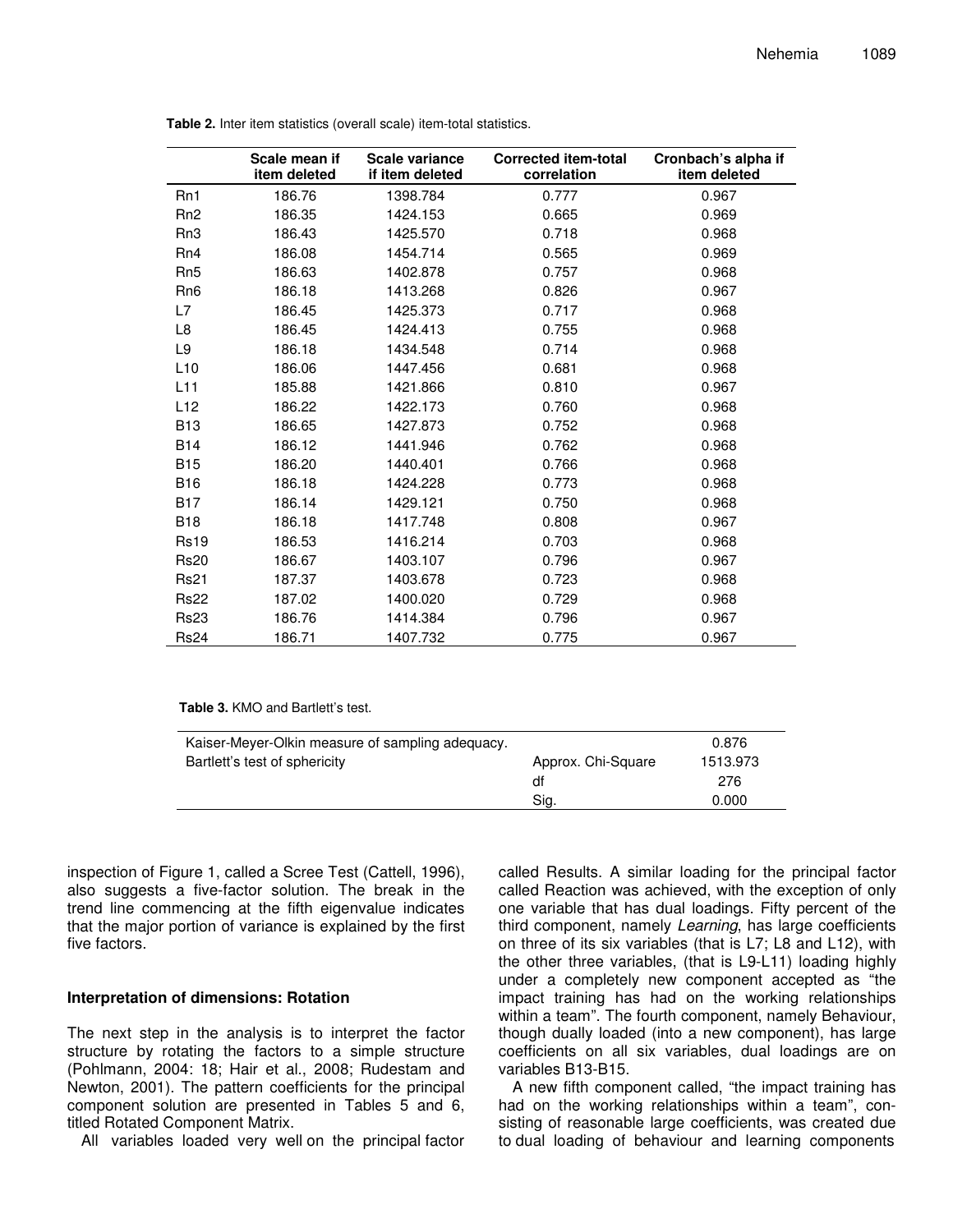#### **Table 5.** Total variance explained.

|           | <b>Initial Eigen values</b> |                    |                        | <b>Extraction sums of squared</b><br>loadings |                    |                           | <b>Rotation sums of squared</b><br>loadings |          |                           |
|-----------|-----------------------------|--------------------|------------------------|-----------------------------------------------|--------------------|---------------------------|---------------------------------------------|----------|---------------------------|
| Component | <b>Total</b>                | $%$ of<br>variance | <b>Cumulative</b><br>% | <b>Total</b>                                  | $%$ of<br>variance | <b>Cumulative</b><br>$\%$ | Total                                       | $%$ of   | <b>Cumulative</b><br>$\%$ |
|           |                             |                    |                        |                                               |                    |                           |                                             | variance |                           |
| 1         | 14.251                      | 59.379             | 59.379                 | 14.251                                        | 59.379             | 59.379                    | 5.362                                       | 22.343   | 22.343                    |
| 2         | 2.050                       | 8.543              | 67.921                 | 2.050                                         | 8.543              | 67.921                    | 4.257                                       | 17.736   | 40.079                    |
| 3         | 1.545                       | 6.438              | 74.359                 | 1.545                                         | 6.438              | 74.359                    | 3.793                                       | 15.806   | 55.885                    |
| 4         | 1.400                       | 5.835              | 80.194                 | 1.400                                         | 5.835              | 80.194                    | 3.524                                       | 14.681   | 70.566                    |
| 5         | 1.176                       | 4.899              | 85.093                 | 1.176                                         | 4.899              | 85.093                    | 3.486                                       | 14.527   | 85.093                    |
| 6         | 0.626                       | 2.608              | 87.701                 |                                               |                    |                           |                                             |          |                           |
| 7         | 0.573                       | 2.386              | 90.087                 |                                               |                    |                           |                                             |          |                           |
| 8         | 0.402                       | 1.673              | 91.760                 |                                               |                    |                           |                                             |          |                           |
| 9         | 0.375                       | 1.564              | 93.324                 |                                               |                    |                           |                                             |          |                           |
| 10        | 0.341                       | 1.420              | 94.744                 |                                               |                    |                           |                                             |          |                           |
| 11        | 0.215                       | 0.897              | 95.641                 |                                               |                    |                           |                                             |          |                           |
| 12        | 0.174                       | 0.727              | 96.368                 |                                               |                    |                           |                                             |          |                           |
| 13        | 0.152                       | 0.634              | 97.002                 |                                               |                    |                           |                                             |          |                           |
| 14        | 0.141                       | 0.589              | 97.592                 |                                               |                    |                           |                                             |          |                           |
| 15        | 0.108                       | 0.448              | 98.040                 |                                               |                    |                           |                                             |          |                           |
| 16        | 0.100                       | 0.417              | 98.457                 |                                               |                    |                           |                                             |          |                           |
| 17        | 0.093                       | 0.387              | 98.843                 |                                               |                    |                           |                                             |          |                           |
| 18        | 0.064                       | 0.268              | 99.112                 |                                               |                    |                           |                                             |          |                           |
| 19        | 0.052                       | 0.218              | 99.330                 |                                               |                    |                           |                                             |          |                           |
| 20        | 0.46                        | 0.191              | 99.520                 |                                               |                    |                           |                                             |          |                           |
| 21        | 0.037                       | 0.155              | 99.675                 |                                               |                    |                           |                                             |          |                           |
| 22        | 0.030                       | 0.125              | 99.800                 |                                               |                    |                           |                                             |          |                           |
| 23        | 0.028                       | 0.115              | 99.915                 |                                               |                    |                           |                                             |          |                           |
| 24        | 0.020                       | 0.085              | 100.000                |                                               |                    |                           |                                             |          |                           |

Extraction method: Principal component analysis.



**Figure 1.** Principal component eigenvalue plot for the 24 variables.

(Table 5).

However, loadings for the two problematic components provide a very interesting picture when values are

reduced to |.4| as depicted in Table 6. All the variables of Learning, with the exception of L9*,* were satisfactorily loaded into this component. However, 50% of this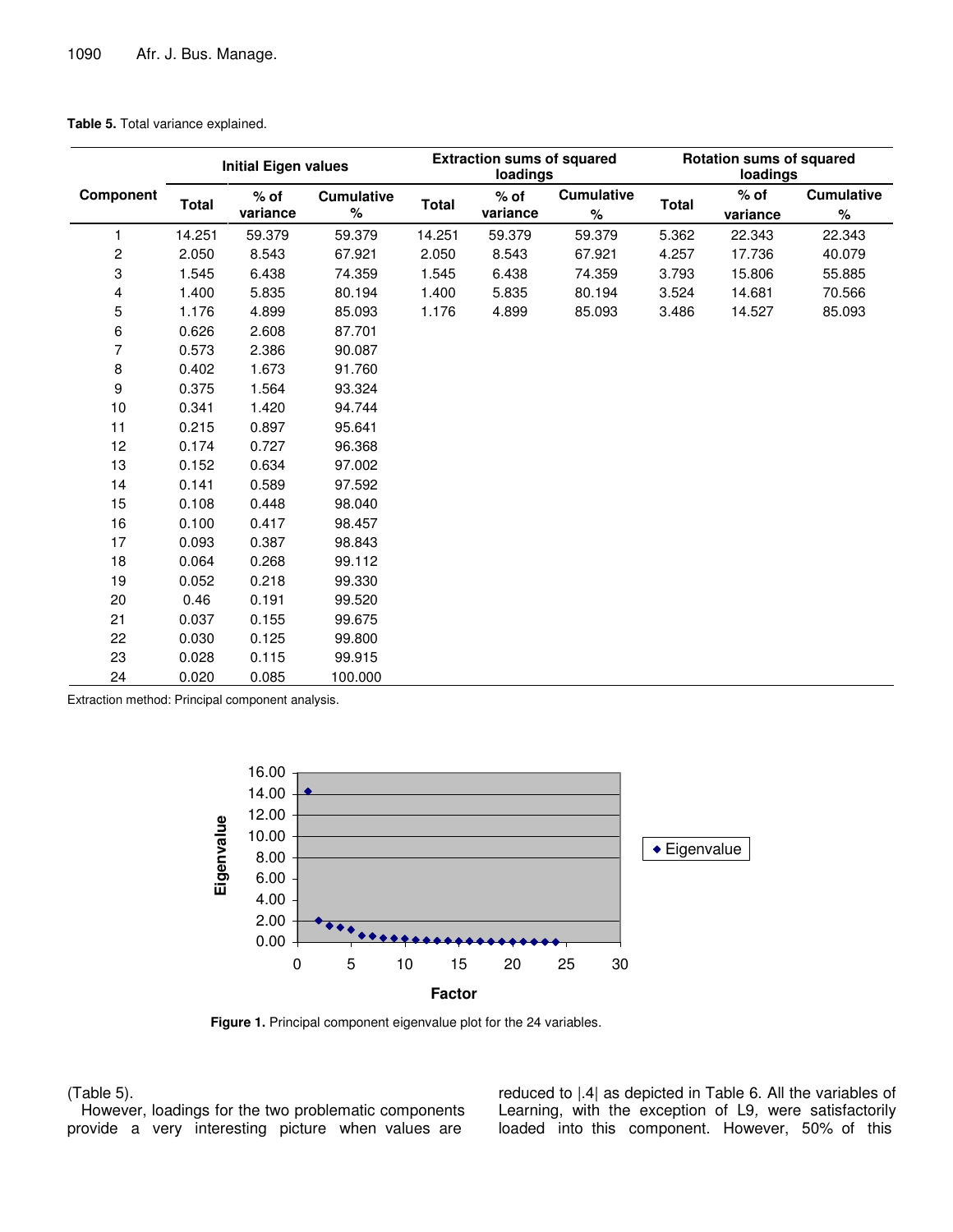|                 |       | Component   |       |       |                         |                 |       |         | Component |                         |            |
|-----------------|-------|-------------|-------|-------|-------------------------|-----------------|-------|---------|-----------|-------------------------|------------|
|                 | 1     | $\mathbf 2$ | 3     | 4     | $\overline{\mathbf{5}}$ |                 | 1     | $\bf 2$ | 3         | $\overline{\mathbf{4}}$ | $\sqrt{5}$ |
| <b>Rs22</b>     | 0.848 |             |       |       |                         | Rn1             | 0.452 | 0.701   |           |                         |            |
| <b>Rs21</b>     | 0.840 |             |       |       |                         | Rn <sub>2</sub> |       | 0.841   |           |                         |            |
| <b>Rs24</b>     | 0.808 |             |       |       |                         | Rn <sub>3</sub> |       | 0.778   |           |                         |            |
| <b>Rs20</b>     | 0.799 |             |       |       |                         | Rn4             |       | 0.757   |           |                         |            |
| <b>Rs19</b>     | 0.784 |             |       |       |                         | Rn <sub>5</sub> |       | 0.695   | 0.487     |                         |            |
| <b>Rs23</b>     | 0.730 |             |       |       |                         | Rn <sub>6</sub> |       | 0.551   | 0.559     |                         |            |
| Rn <sub>2</sub> |       | 0.841       |       |       |                         | L7              |       |         | 0.809     |                         |            |
| Rn3             |       | 0.778       |       |       |                         | L8              |       |         | 0.819     |                         |            |
| Rn4             |       | 0.757       |       |       |                         | L <sub>9</sub>  |       |         |           |                         | 0.545      |
| Rn1             |       | 0.701       |       |       |                         | L10             |       |         | 0.445     |                         | 0.712      |
| Rn <sub>5</sub> |       | 0.695       |       |       |                         | L11             |       |         | 0.419     |                         | 0.731      |
| L8              |       |             | 0.819 |       |                         | L12             |       |         | 0.786     |                         |            |
| L7              |       |             | 0.809 |       |                         | <b>B13</b>      |       |         |           | 0.511                   | 0.645      |
| L12             |       |             | 0.786 |       |                         | <b>B14</b>      |       |         |           | 0.639                   | 0.556      |
| Rn <sub>6</sub> |       | 0.551       | 0.559 |       |                         | <b>B15</b>      |       |         |           | 0.612                   | 0.669      |
| <b>B16</b>      |       |             |       | 0.776 |                         | <b>B16</b>      |       |         |           | 0.776                   |            |
| <b>B18</b>      |       |             |       | 0.754 |                         | <b>B17</b>      |       |         |           | 0.713                   |            |
| <b>B17</b>      |       |             |       | 0.713 |                         | <b>B18</b>      | 0.468 |         |           | 0.754                   |            |
| <b>B14</b>      |       |             |       | 0.639 | 0.556                   | <b>Rs19</b>     | 0.784 |         |           |                         |            |
| L11             |       |             |       |       | 0.731                   | <b>Rs20</b>     | 0.799 |         |           |                         |            |
| L10             |       |             |       |       | 0.712                   | <b>Rs21</b>     | 0.840 |         |           |                         |            |
| <b>B15</b>      |       |             |       | 0.612 | 0.669                   | <b>Rs22</b>     | 0.848 |         |           |                         |            |
| <b>B13</b>      |       |             |       | 0.511 | 0.645                   | <b>Rs23</b>     | 0.730 |         |           |                         | 0.450      |
| L9              |       |             |       |       | 0.545                   | <b>Rs24</b>     | 0.808 |         |           |                         |            |

**Table 5.** Rotated component matrix.

component's variables (that is L9; L10 and L11) with a large coefficients, loaded outside this component and into the fifth (new) component. Behaviour, however, though doubling (that is B13; B14; and B15) had large coefficients on all six variables. No change for the remaining components 1 and 2, namely Results and Reaction, characterized by large coefficients on all their variables.

The use of the varimax rotated solution was preferred by the researcher because it provides the simplest interpretation of the structure (Pohlmann, 2004: 18). Further, Pohlmann (2004) states that there is no rule for determining an interpretation cut-off, and analysts commonly use values between |.3| and |.6| for the factor coefficients.

For this research study, with a sample size of  $(n=118)$ , the researcher chose to use a coefficient of both |.5| (for Table 5) and |.4| (for Table 6) to interpret the varimax solution, the reason for this being to achieve a rotated structure that was simple to interpret.

The first six variables measure Component 1 called "Reaction" (Rn1 - Rn6), the second six variables measure Component 2 called "Learning" (L7 - L12), the third six variables measure Component 3 called "Behaviour" (B13 - B18), and the fourth six variables measure Component 4 called "Results" (Rs19 - Rs24). This structure leads to an interpretation consistent with that obtained from the

inspection of the correlation table (Table 1).

**Table 6.** Rotated component matrix.

In addition to the validity testing, the study also runs reliability testing which is outlined below using the Cronbach Coefficient Alpha tests. Initially the study investigates the overall scale reliability by looking at the Cronbach Coefficient Alpha for all Items combined. As the results below indicate, the Coefficient value equals 0.969 which is far greater than 0.6 which indicates overall scale reliability (Table 2).

The study now investigates the Cronbach Coefficient Alpha for the Reaction dimension. The results below indicate the Coefficient value equals 0.930, which is far greater than 0.6 which indicates scale reliability within this dimension (Tables 7 and 8).

The study turns to studying the Cronbach Coefficient Alpha for the Learning dimension. The results below indicate that the Coefficient value equals 0.930, which is far greater than 0.6, indicating scale reliability within this dimension (Tables 9 and 10).

The study now analyzes the Cronbach Coefficient Alpha for the Behaviour dimension. The results below indicate the Coefficient value equals 0.949 which is far greater than 0.6, indicating scale reliability within this dimension (Tables 11 and 12).

Finally, the study investigates the Cronbach Coefficient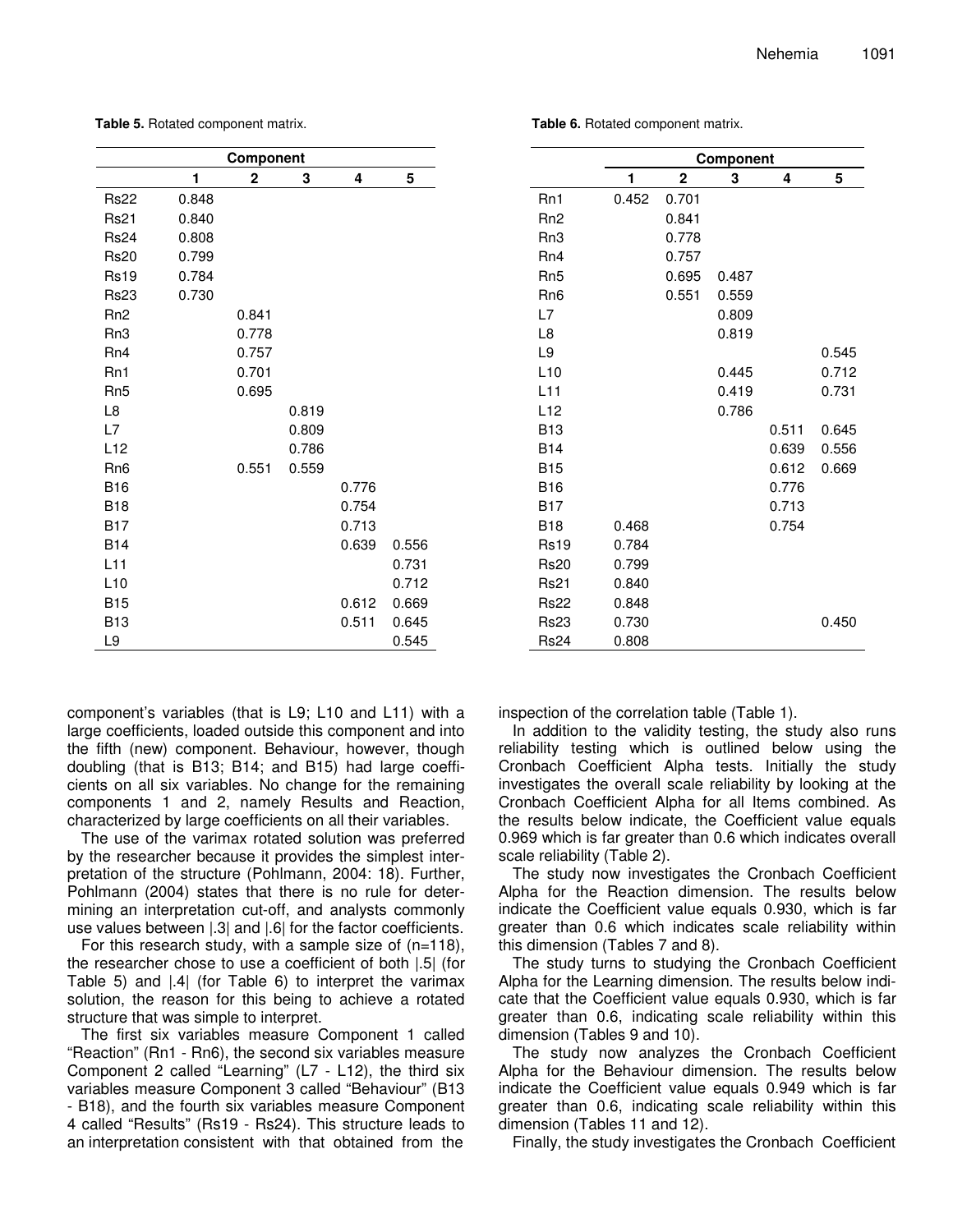|                  | Scale mean if<br>item deleted | Scale variance if item<br>deleted | <b>Corrected item-total</b><br>correlation | Cronbach's alpha<br>if item deleted |
|------------------|-------------------------------|-----------------------------------|--------------------------------------------|-------------------------------------|
| Rn1              | 40.98                         | 90.460                            | 0.812                                      | 0.916                               |
| R <sub>n</sub> 2 | 40.57                         | 91.690                            | 0.828                                      | 0.913                               |
| Rn <sub>3</sub>  | 40.65                         | 94.753                            | 0.830                                      | 0.914                               |
| Rn4              | 40.29                         | 101.652                           | 0.690                                      | 0.930                               |
| Rn <sub>5</sub>  | 40.84                         | 89.775                            | 0.834                                      | 0.913                               |
| Rn <sub>6</sub>  | 40.39                         | 97.243                            | 0.794                                      | 0.918                               |

**Table 7.** Inter item statistics (reaction dimension).

**Table 8.** Cronbach coefficient alpha (reaction dimension).

| Cronbach's alpha | N of items |
|------------------|------------|
| <u>በ ዓ3በ</u>     |            |

**Table 9.** Inter item statistics (learning dimension).

|     | Scale mean if<br>item deleted | Scale variance<br>if item deleted | <b>Corrected item-total</b><br>correlation | Cronbach's alpha<br>if item deleted |
|-----|-------------------------------|-----------------------------------|--------------------------------------------|-------------------------------------|
| L7  | 41.86                         | 74.081                            | 0.803                                      | 0.916                               |
| L8  | 41.86                         | 73.721                            | 0.859                                      | 0.909                               |
| L9  | 41.59                         | 79.567                            | 0.699                                      | 0.929                               |
| L10 | 41.47                         | 80.294                            | 0.748                                      | 0.923                               |
| L11 | 41.29                         | 75.852                            | 0.833                                      | 0.912                               |
| L12 | 41.63                         | 74.038                            | 0.835                                      | 0.912                               |

**Table 10.** Cronbach coefficient alpha (learning dimension).

| Cronbach's alpha | N of items |
|------------------|------------|
| 0.930            |            |

| Table 11. Inter item statistics (behaviour dimension). |  |  |
|--------------------------------------------------------|--|--|
|--------------------------------------------------------|--|--|

|            | Scale mean if<br>item deleted | Scale variance<br>if item deleted | <b>Corrected item-total</b><br>correlation | Cronbach's alpha<br>if item deleted |
|------------|-------------------------------|-----------------------------------|--------------------------------------------|-------------------------------------|
| <b>B13</b> | 41.84                         | 75.015                            | 0.802                                      | 0.944                               |
| <b>B14</b> | 41.31                         | 77.220                            | 0.869                                      | 0.937                               |
| <b>B15</b> | 41.39                         | 76.683                            | 0.879                                      | 0.936                               |
| <b>B16</b> | 41.37                         | 73.118                            | 0.861                                      | 0.937                               |
| <b>B17</b> | 41.33                         | 75.627                            | 0.789                                      | 0.946                               |
| <b>B18</b> | 41.37                         | 72.398                            | 0.876                                      | 0.935                               |

|  | Table 12. Cronbach coefficient alpha |  |
|--|--------------------------------------|--|
|  | (behaviour dimension).               |  |

| Cronbach's alpha | N of items |  |
|------------------|------------|--|
| በ 949            |            |  |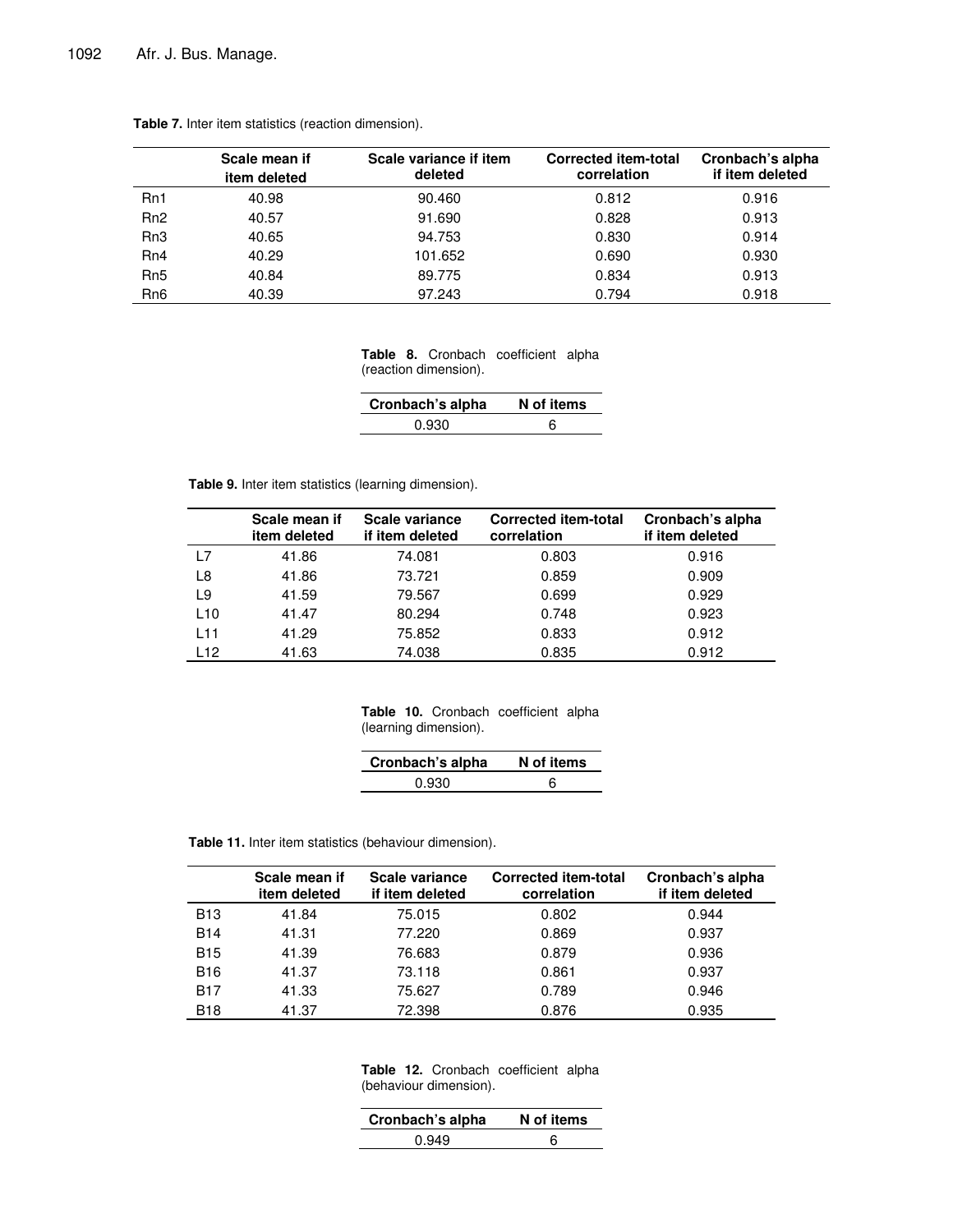|             | Scale mean if<br>item deleted | Scale variance<br>if item deleted | <b>Corrected item-total</b><br>correlation | Cronbach's alpha<br>if item deleted |
|-------------|-------------------------------|-----------------------------------|--------------------------------------------|-------------------------------------|
| <b>Rs19</b> | 38.12                         | 117.266                           | 0.785                                      | 0.953                               |
| <b>Rs20</b> | 38.25                         | 113.834                           | 0.886                                      | 0.942                               |
| <b>Rs21</b> | 38.96                         | 110.718                           | 0.866                                      | 0.944                               |
| <b>Rs22</b> | 38.61                         | 108.683                           | 0.892                                      | 0.941                               |
| <b>Rs23</b> | 38.35                         | 119.393                           | 0.838                                      | 0.947                               |
| <b>Rs24</b> | 38.29                         | 114.492                           | 0.879                                      | 0.942                               |

**Table 13.** Inter item statistics (results dimension).

**Table 14.** Cronbach coefficient alpha (results dimension).

| Cronbach's alpha | N of items |  |
|------------------|------------|--|
| <u>በ ዓ54</u>     |            |  |
|                  |            |  |

Alpha for the results dimension. The results below indicate that the Coefficient value equals 0.954, which is far greater than 0.6, indicating scale reliability within this dimension (Tables 13 and 14).

In the final analysis, the variables falling into these four components closely resemble the preconceived constructs in most cases although there are a few that do not fall into components as the researcher would have initially expected. The reliability results are also satisfactory as the overall scale construct, as well as all individual dimensions, all have Cronbach Coefficient Alpha values greater than 0.6.

# **EMPLOYEE PERCEPTIONS OF TRAINING**

If learning that has taken place during training is not transferred to the job situation, the training programme has been ineffective (Swanepoel et al., 2008:457). A total of 63% of the female respondents, as opposed to the meagre 28% of males, expressed satisfaction with the fact that they are at least put through some form of training by their company. However, their views regarding its impact on their performance, varied from one generation to the other, as well as its frequency. For example, the new starters (26%) with work experience of between one to five years were grateful that the training they had received made it possible for them to understand the intricacies of their work. Surprisingly, those employees with a longer working period (between 10-20 years) at their company took a dim view of the impact of training on their performance. Conversely, a mixture of young (that is 33%) and old (29%) employees with higher qualifications (that is post-school) and less working experience (that is less than 10 years), are happier with the frequent training opportunities they receive. This is in congruence with the contention of this research study, which states that skills

transfer will exhibit a steeper positive slope with performance for individual employees who received such training than for those employees who did not.

From these findings, it is evident that the level of education played a significant role, not only in terms of concerted effort and willingness by respondents to understand the significance of going through training, but also in terms of determining the future prospects for promotions. It is clear that younger and better educated respondents put a high premium on the value of having to undergo work-related training, because it enhances one's chances for future promotions. As for the older generation, with most of them arguably having very little or no ambition for prospects of promotion, regards training as a waste of their valuable time and energy.

# **Conclusion**

This study aimed to investigate the opinion of trainees concerning the impact of training received on their performance, while at the same time validating the measuring instrument used. One would expect training to have a positive effect on the way people do their work. So, from the organisational perspectives, one can see that it is imperative to ask these questions at the workplace: (i) are people performing better as a result of the training? (ii) were employees/learners able to apply what they learnt to their normal work? (iii) did the training prepare adequately for (a return to) work? (Reay, 1995: 49).

Notably, the findings of this study revealed not only their understanding of issues raised in the measuring instrument, as they relate to their work situation, but also the views on the impact of training on their performance. There is a myriad of documented evidence where the effectiveness of training is under the spotlight, where questions are raised as to whether investment in human